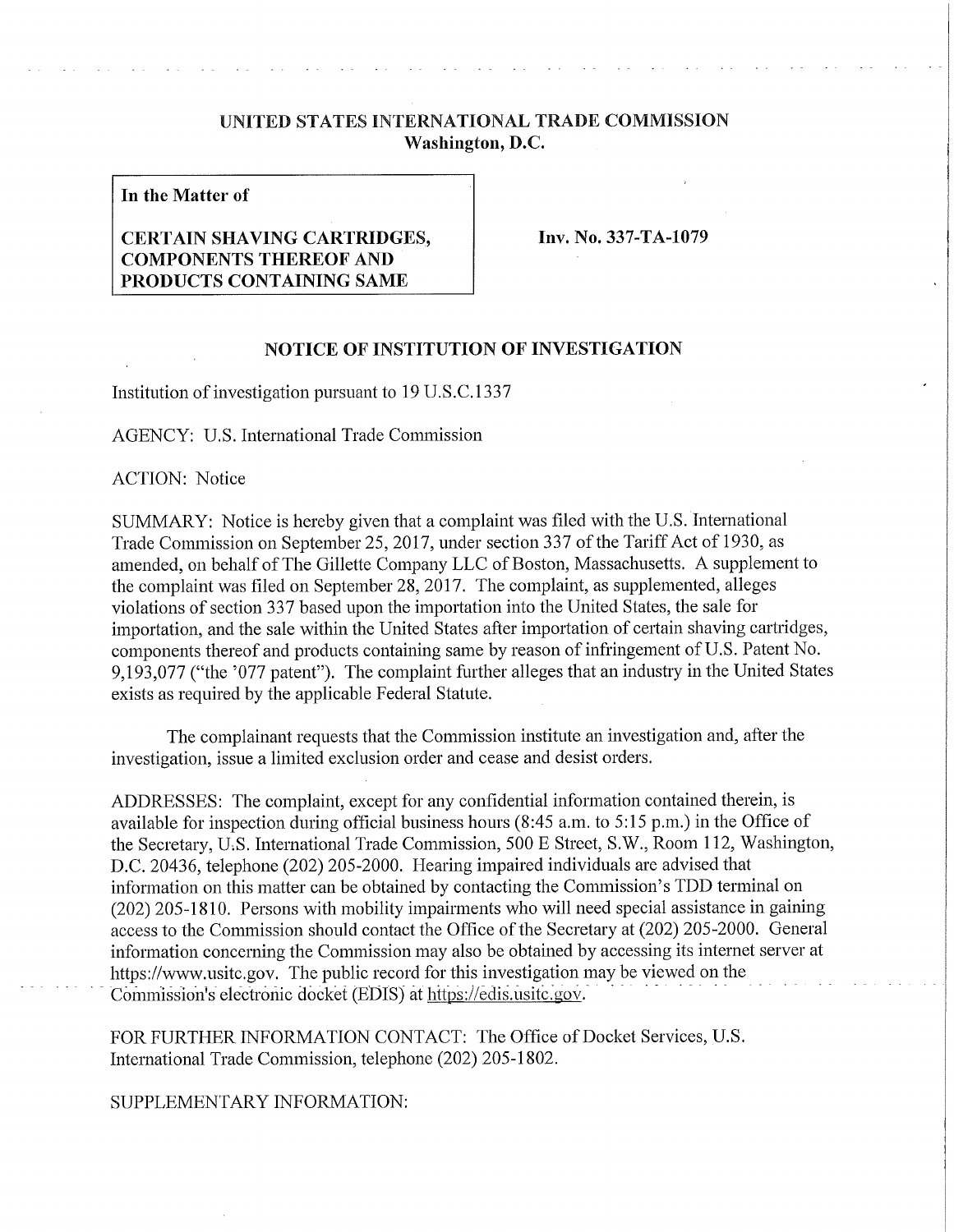AUTHORITY: The authority for institution of this investigation is contained in section 337 of the Tariff Act Of 1930, as amended, 19 U.S.C. 1337 and in section 210.10 of the Commission's Rules of Practice and Procedure, 19 C.F.R. 210.10 (2017).

SCOPE OF INVESTIGATION: Having considered the complaint, the U.S. International Trade Commission, on October 24, 2017, ORDERED THAT —

(1) Pursuant to subsection (b) of section 337 of the Tariff Act of 1930, as amended, an investigation be instituted to determine whether there is a violation of subsection (a)(1)(B) of section 337 in the importation into the United States, the sale for importation, or the sale within the United States after importation of certain shaving cartridges, components thereof and products containing same by reason of infringement of one or more of claims 1-4, 11-14, and 18- 20 of the '077 patent, and whether an industry in the United States exists as required by subsection (a)(2) of section 337;

(2) For the purpose of the investigation so instituted, the following are hereby named as parties upon which this notice of investigation shall be served:

(a) The complainant is:

The Gillette Company LLC 1 Gillette Park Boston, MA 02127

(b) The respondents are the following entities alleged to be in violation of section 337, and are the parties upon which the complaint is to be served:

> Edgewell Personal Care Company 1350 Timberlake Manor Parkway Chesterfield, MO 63017

Edgewell Personal Care Brands, LLC 6 Research Drive Shelton, CT 06484

Edgewell Personal Care, LLC 6 Research Drive Shelton, CT 06484

Schick Manufacturing, Inc. 6 Research Drive Shelton, CT 06484

Schick (Guangzhou) Co., Limited